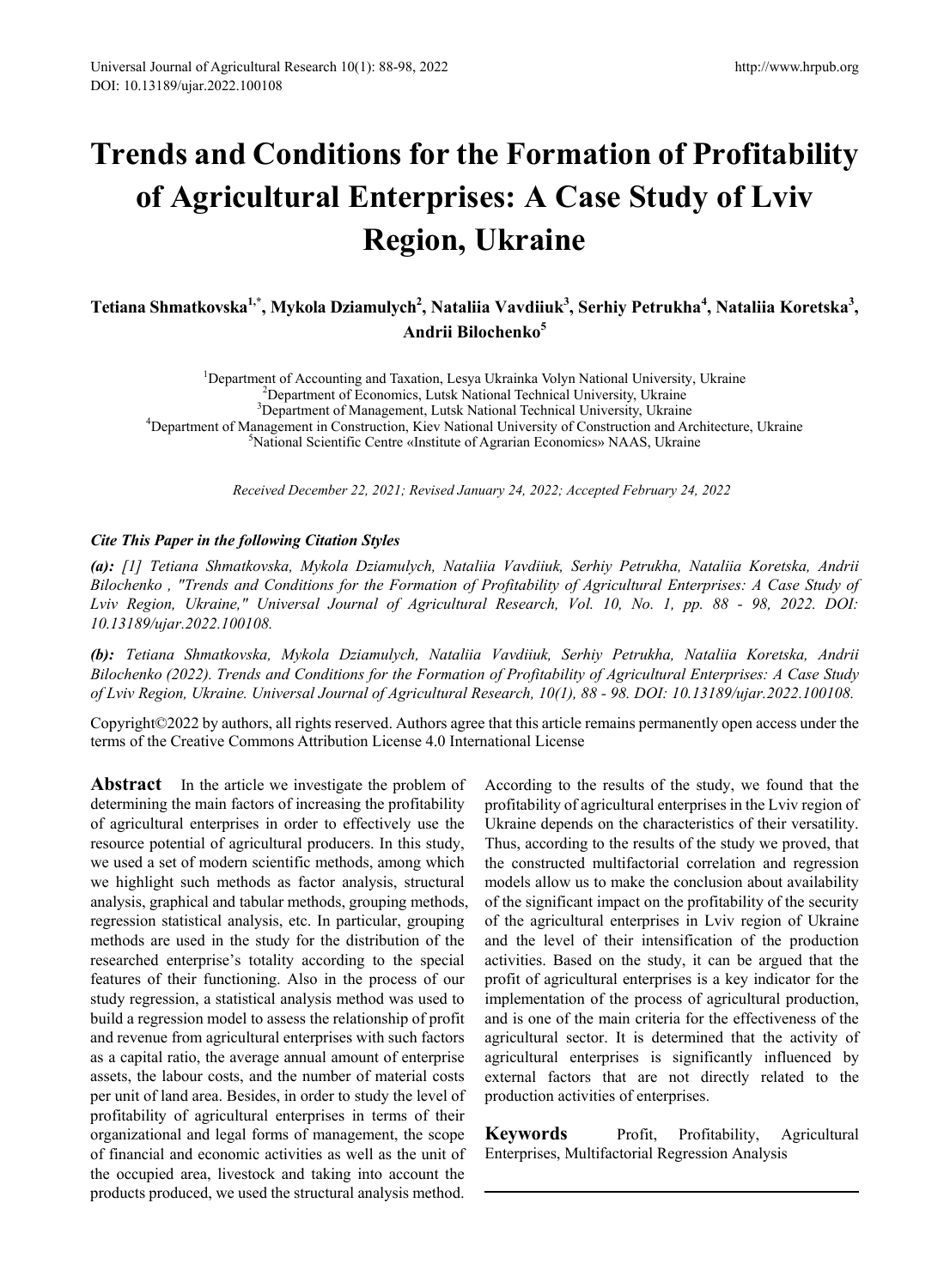#### **1. Introduction**

As it's known, the profitability of an enterprise is a key indicator of the efficiency of its economic activity. Of particular importance is that businesses must ensure maximum profit under the existing resource constraints, manifested in access to financial and credit resources, material support of the production process, and sufficient skills to perform the workforce's tasks. Therefore, only the optimal combination of all these components allows companies to ensure the appropriate level of profitability in market competition.

If we talk about the profitability of agricultural enterprises, it should be noted that it is the main condition for their technical and technological re-equipment, and accordingly – the efficient and stable operation, and development of an innovative model of agriculture [4]. Thus, we can talk about profitability as a basis for expanding the production of agricultural products based on the overall improvement of its quality, environmental friendliness, and technical excellence, which makes it possible to increase the competitiveness of agricultural enterprises in both domestic and foreign markets. In addition, it is necessary to note the significant role of profitability of agricultural enterprises as a basis for the socio-economic development of rural areas. It is no secret that successful agricultural producers largely solve the problems of employment of the rural population, and invest in the development of the necessary social infrastructure of the respective territorial communities within which these enterprises operate. That is, socially responsible business also needs resources that are provided through a high level of profitability.

At the same time, if we talk about the profitability of agricultural enterprises in Ukraine in modern conditions, it should be noted that there are structural problems with its provision for most businesses. Despite the overall increase in profitability of agricultural enterprises over the past decade, about 40% of them have problems ensuring their proper level, which results in a decrease in their financial stability, and bankruptcy. Therefore, solving the problem of increasing the profitability of agricultural enterprises in general, and price disparities requires the development of a set of regulatory measures for the agricultural market.

#### **2. Literature Review**

Research of the essence of profit as the main purpose of the enterprise, as well as its role in the system of economic indicators, the study of methods of its calculation and evaluation are covered in the leading works of scientists and practitioners, which include I. A. Berzhanir [3], O. V. Khmelevskyi [7], L. A. Kostyrko [10], S. V. Mochernyi [14], M. F. Ohiichuk [15], T. V. Osipova [16], O. V. Stashchuk [20] and others. General issues of ensuring the profitability of agricultural enterprises and their financial

management in terms of improving the efficiency and effectiveness of their operation are set out in the works of such researchers as V. H. Andriichuk [1], R. R. Antoniuk [2], M. Y. Khorunzhyi [8], L. A. Lakhtionova [11], L. Yu. Melnyk [13], P. T. Sabluk [19], V. M. Zhmailov [22], V. Yurchyshyn [24] and others.

In addition, it is necessary to highlight the study of L. L. Melnyk, who determined that the profitability of agricultural enterprises is formed under the influence of a number of factors. A prominent place in their composition belongs to the external factor – market prices for products and state support. At the same time, the quality of management is especially important in the system of internal factors influencing profitability. After all, in the conditions of economic and legal sovereignty, managers of all levels have the opportunity to show innovation and creativity in both production and commercial activities. This is evidenced by the experience of the enclave of highly profitable agricultural enterprises that operate in the same market and business environment with all other economic entities [12]. We consider it necessary to support this opinion because the key factor influencing profitability is really the mechanisms of market price formation, which depends on the direct margin of agricultural enterprises. Government support in this case really helps to regulate profitability through subsidy mechanisms and stimulate investment in the agricultural sector.

Also interesting are the theoretical scientific developments of I. Yu. Epifanova and V. Yakubiv in the field of research of the essence of profitability, states that profitability is an indicator that characterizes the efficiency of the enterprise in terms of its ability to make a profit and ensure effective reproduction of resources used. The profitability of the enterprise is characterized by the level of profit and profitability. Profit is an absolute indicator that does not take into account the costs incurred to obtain a certain result. Profitability is a relative indicator of the efficiency of the enterprise, which provides an opportunity to compare the result with the costs incurred [5, 23].

In practical terms, we support the opinion of J. Kocsis and K. Major, who argue that in todays Eastern and Central European countries, agricultural enterprises suffer from a lack of capital and unfavorable lending conditions, so the source of their profitability is innovative horticultural farms and large estates in crop production. It is argued that the essence of the agricultural enterprise's profitability depends not only on the amount of invested fixed capital, but also determined by the effectiveness of intangible assets of the enterprise [9].

Instead, B. Paskhaver argues that the key to ensuring a sufficient and stable level of profitability in the agricultural sector is to address the main macroeconomic problem of today's recovery and further growth of effective demand in the food market [18]. It should be noted that the agricultural sector, like other industries, cannot operate separately from market mechanisms, so its development depends not only on demand but also on the volume of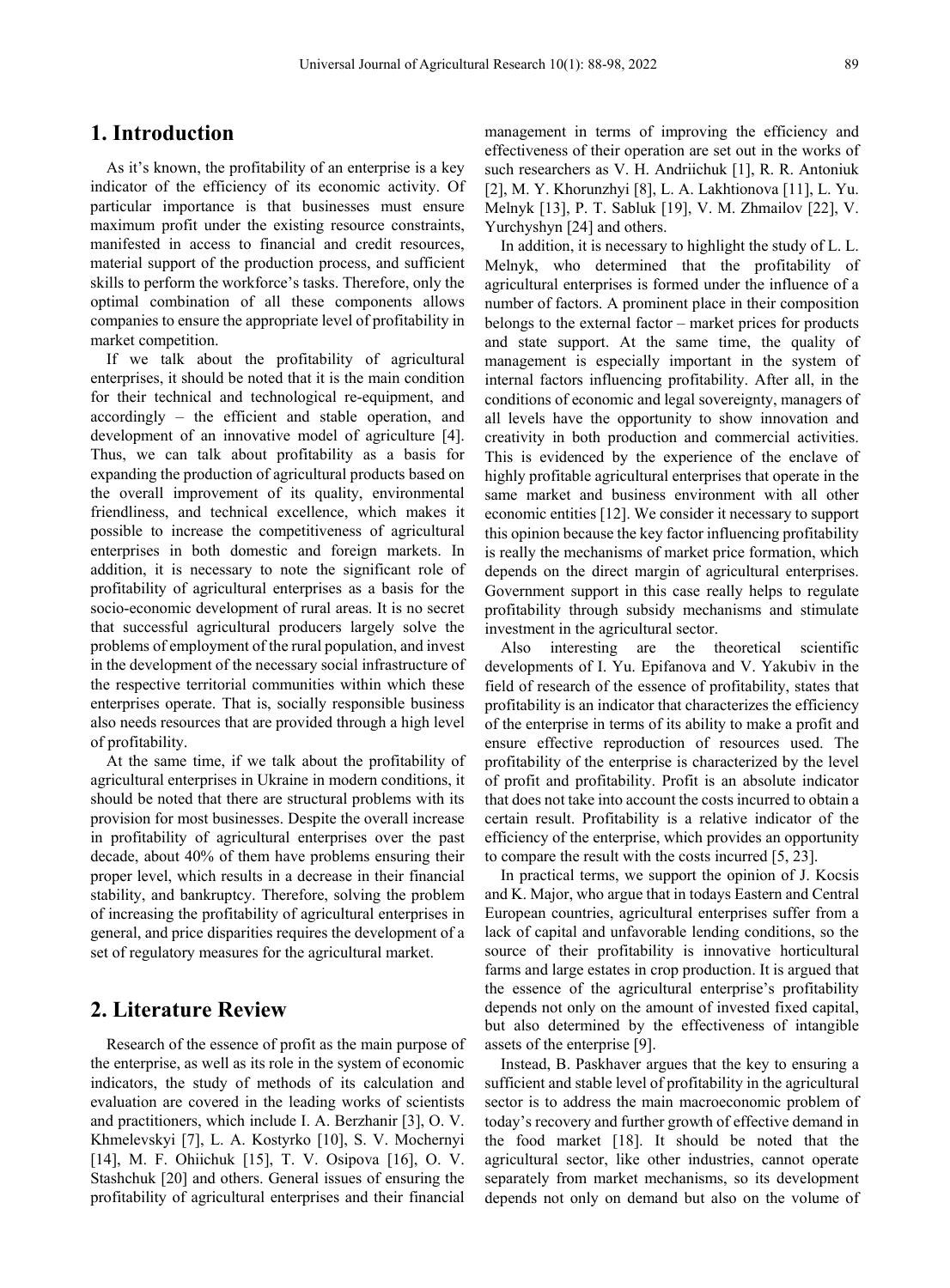investment in the capital of agricultural enterprises.

More pragmatic in this aspect is the position of M. Parkhomets, who argues that the profitability of agricultural enterprises is based on technological, economic, and social components. Their essence is, respectively, in the use of production resources and the introduction of intensive technologies for the production of crop and livestock products; optimization of elements of the economic mechanism of management; implementation of measures for the development of social infrastructure of the enterprise [17]. Indeed, it is the interaction of available material and financial resources that results in increased efficiency and, consequently, agricultural enterprise's profitability.

However, it should be noted that there are a number of debatable issues regarding a comprehensive understanding of the economic content of enterprise profitability, as many studies are limited to the financial aspects of profitability, reducing research to determine profitability and related ratios.

In addition, despite considerable attention to this problem, a number of issues related to the identification of the main factors of increasing the profitability of agricultural enterprises in order to effectively use the resource potential of agricultural producers remain unresolved. Issues related to the study of the problem of price disparity, and the need for state intervention in the pricing process in the national agricultural market also remain problematic.

### **3. Materials and Methods**

In the process of our research, we used a set of modern empirical and scientific-applied methods. In particular, to determine the nature and the role of profits in the development of agricultural enterprises, we used the method of analysis and synthesis. In order to identify the key factors that influence the efficiency of formation and use of the agricultural enterprise's profitability, we used the method of factor analysis in the study.

According to the results of the structural analysis method, the level of agricultural enterprise's profitability in terms of their organizational and legal forms of management, the scope of financial and economic activities as well as the unit of the occupied area, livestock, and taking into account the produced products. In addition, in the process of implementing our study, we used

grouping methods to distribute the totality of the researched enterprises according to the special features of their functioning. According to the results of graphical and tabular methods, we were able to provide visually the research results on the agricultural enterprise's profitability in the Lviv region of Ukraine in 2016–2020.

In addition, the use of regression statistical analysis in the process of our study provided an opportunity to form and assess the reliability of construction and adequacy of regression model to assess the relationship of profit and revenue from agricultural enterprises with such factors as the capital ratio, the average annual amount of assets of enterprises, labour costs and the number of material costs per unit of land area.

#### **4. Results and Discussion**

Analysis of research by leading researchers and practitioners shows that profit should be considered as the end result of economic activity of the subject of economic activity, which reflects the effectiveness of its operation. However, as we know, the assessment of the performance of enterprises is more objective if it is carried out in dynamics and with the use of relative indicators. The reason for this is that different companies may receive different profits, as they have different resources, and their activities are characterized by different degrees of restrictions. Therefore, a more objective criterion for assessing the efficiency of agricultural enterprises should be to determine the rate of return.

The profitability of agricultural enterprises is essentially a complex, integrated, multifaceted economic category, which is characterized by a high degree of dependence on the influence of a complex of different factors. In this case, the system of formation and distribution of profits should take into account its complex, systemic and situational components. Therefore, the successful use of the organizational and economic mechanisms of profit generation provides an opportunity to create the conditions for high profitability of agricultural enterprises. Based on this, profitability should be interpreted as a specific condition of the entity, in which during a certain period there is an excess of its income over production costs, resulting in the generation of net operating cash flows, which represent the company's profit.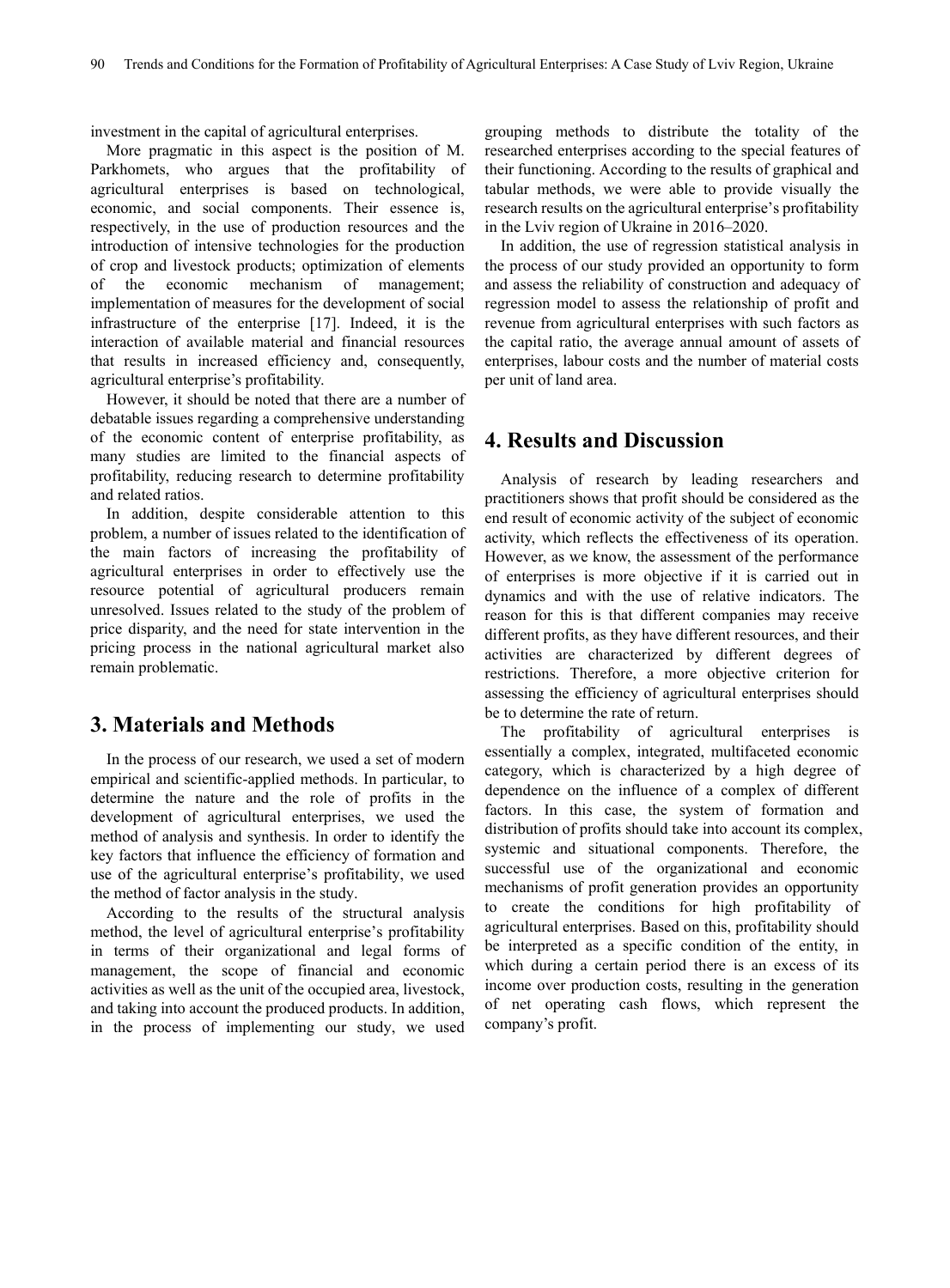| Years                                                                     | Total | <b>Business</b><br>associations | <b>Private enterprises</b><br>(including large farms) | Production<br>cooperatives | Inter-farm<br>and others | <b>State</b>   |  |  |  |  |
|---------------------------------------------------------------------------|-------|---------------------------------|-------------------------------------------------------|----------------------------|--------------------------|----------------|--|--|--|--|
| The share of profitable agricultural enterprises in their total number, % |       |                                 |                                                       |                            |                          |                |  |  |  |  |
| 2016                                                                      | 44    | 41                              | 48                                                    | 100                        | 25                       | 33             |  |  |  |  |
| 2017                                                                      | 48    | 46                              | 53                                                    | 100                        | 100                      | $\mathbf{0}$   |  |  |  |  |
| 2018                                                                      | 64    | 61                              | 70                                                    | 100                        | $\overline{0}$           | 20             |  |  |  |  |
| 2019                                                                      | 63    | 58                              | 71                                                    | 100                        | $\mathbf{0}$             | 40             |  |  |  |  |
| 2020                                                                      | 52    | 53                              | 52                                                    | 33                         |                          | 40             |  |  |  |  |
| Change 2020 to 2016, %                                                    | 22    | 25                              | 3                                                     | $-50$                      |                          | $\overline{7}$ |  |  |  |  |
| Profitability of agricultural enterprises, %                              |       |                                 |                                                       |                            |                          |                |  |  |  |  |
| 2016                                                                      | 22.4  | 26.1                            | 11.6                                                  | 1.4                        | $-9.6$                   | $-13.6$        |  |  |  |  |
| 2017                                                                      | 27.6  | 31                              | 17.7                                                  | 2.3                        | 12.9                     | $-15.1$        |  |  |  |  |
| 2018                                                                      | 21.4  | 23.3                            | 24.3                                                  | 11.3                       |                          | 2.9            |  |  |  |  |
| 2019                                                                      | 2.2   | $-1.1$                          | 17                                                    | $-6.7$                     |                          | 2.8            |  |  |  |  |
| 2020                                                                      | 36.9  | 46.5                            | 1.4                                                   | $-21.6$                    |                          | 1.7            |  |  |  |  |
| Change 2020 to 2016, %                                                    | 13.6  | 11.3                            | 18.9                                                  | $-7.7$                     |                          | 17.4           |  |  |  |  |

**Table 1.** Dynamics of profitability of agricultural enterprises of the Lviv region by organizational and legal form for 2016 – 2020

\* Source: [21]

Studies of the profitability of agricultural enterprises in the Lviv region, conducted for the period 2016-2020, made it possible to determine the intensity of development of agricultural enterprises in the region. However, one of the main features of the study of the dynamics of their number was that during the analyzed period, the number of medium and large agricultural companies in the region decreased by 20%. Analysis of the financial aspects of the operation of these companies showed that one of the key reasons for this reduction was the loss, which led to the bankruptcy of some companies. However, the overall results of the operation of agricultural enterprises in the Lviv region showed that in 2020 there was an increase in the total area of agricultural land used by 36%. In addition, there was an increase in crop production, which amounted to more than 75% compared to the beginning of the analyzed period. At the same time, the growth of production in the livestock industry amounted to 41%. Thus, we can conclude that a significant increase in the production of marketable products by agricultural enterprises of the Lviv region was not only due to objective factors associated with increasing the intensity and efficiency of their production activities, but was due to extensive factors of expansion due to acquisition by large enterprises of their competitors, including those that went bankrupt during the analyzed period.

The results of the analysis of the dynamics of profitability of agricultural enterprises of the Lviv region in terms of taking into account the specifics of their organization by the form of ownership allowed determining certain specifics of differentiation of these enterprises by the level of profitability (Table 1).

As can be seen from the analysis, during the analyzed period, almost 50% of all agricultural enterprises operating in the form of companies and sole proprietorships were unprofitable. At the same time, the assessment of the level of profitability of all agricultural enterprises in the Lviv region shows that during the same period its value increased by 13.6%. At the same time, it was the highest among companies – in particular, in 2020 the average profitability of their activities was 46.5%, while private farms and state-owned agricultural enterprises recorded an average of 1.4% and 1.7%. Finding out the reasons for such disparities in the final results of agricultural enterprises showed that the main reason for such a difference in levels of profitability is the scale, which gives companies greater access to credit and material resources and allows them to earn relatively more money per unit of output scale. Accordingly, agricultural joint-stock companies and limited liability companies demonstrate higher efficiency of economic activity, which encourages them to continue the policy of expanding their own activities in order to increase profits [6].

However, as noted above, one of the criteria that determine the effectiveness of economic and financial performance of enterprises is the limited access to resources. That is why the most effective in terms of reliability of evaluation of the results is the method of using relative indicators of economic and financial efficiency of enterprises (Fig. 1).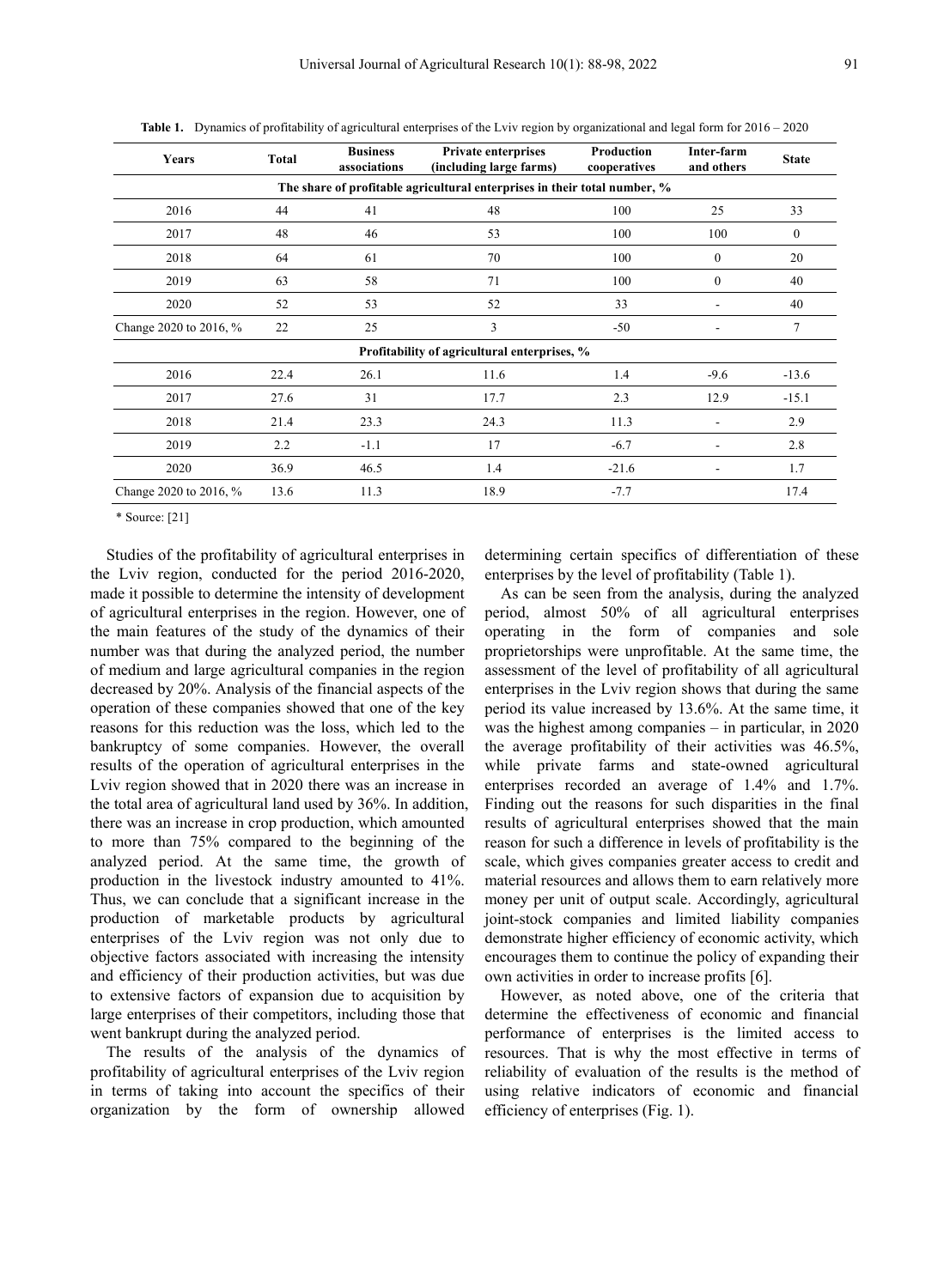

Source: calculated by the authors based on [21].

Thus, based on the above analysis of the dynamics of profits of agricultural enterprises in the Lviv region, the overall efficiency of the use of available resources by these enterprises in 2020 was characterized as insufficient. Evidence of this is the loss of certain areas of agricultural enterprises and not too large values of profit per unit of output in key areas of agricultural production. At the same time, the market dynamics for this period indicate an overall increase in demand for agricultural products in this period, accompanied by rising prices for it.

In addition, the study identified the specifics of uneven efficiency of use of the land available to agricultural enterprises of the Lviv region. At the same time, the general economic principle, when better quality lands give more returns and, accordingly, enterprises receive a greater economic effect from their operation, did not always work in the process of activity of agricultural enterprises of the region. On the contrary, it was found that the effectiveness of such enterprises is determined primarily by the effectiveness of their management and administration when large companies make more effective decisions about the structure of production and the principles of sales. As a result, agricultural enterprises of different organizational and legal forms showed different levels of profitability and profitability in the analyzed

period.

The analysis of sales of agricultural enterprises of the Lviv region in 2020 allowed us to determine such a feature that more than 60% of the total output comes to the final consumer only through intermediaries. At the same time, the specifics of regional agricultural companies show that it is more effective for such enterprises to focus on direct deliveries to sellers or directly to the final consumer, as it brings more profit and does not impose significant additional costs on agricultural enterprises for transportation. At the same time, the situation is similar in the field of processing of agricultural raw materials, where sales to direct consumers account for only 32.8% of total production. The practice of processing enterprises states that on the contrary – sales to end-users in such companies should be 65-70% of total production. Thus, it can be argued about the existing problems with ensuring the efficient sale of products by agricultural enterprises of the Lviv region, which directly affects the reduction of their profitability.

For completeness of the analysis, it is necessary to consider also features of change of level of profitability of agricultural production in the Lviv area as a whole for all analyzed periods (Fig. 2).

**Figure 1.** Profit of agricultural enterprises of the Lviv region per unit of area/livestock involved and per unit of output in 2020, UAH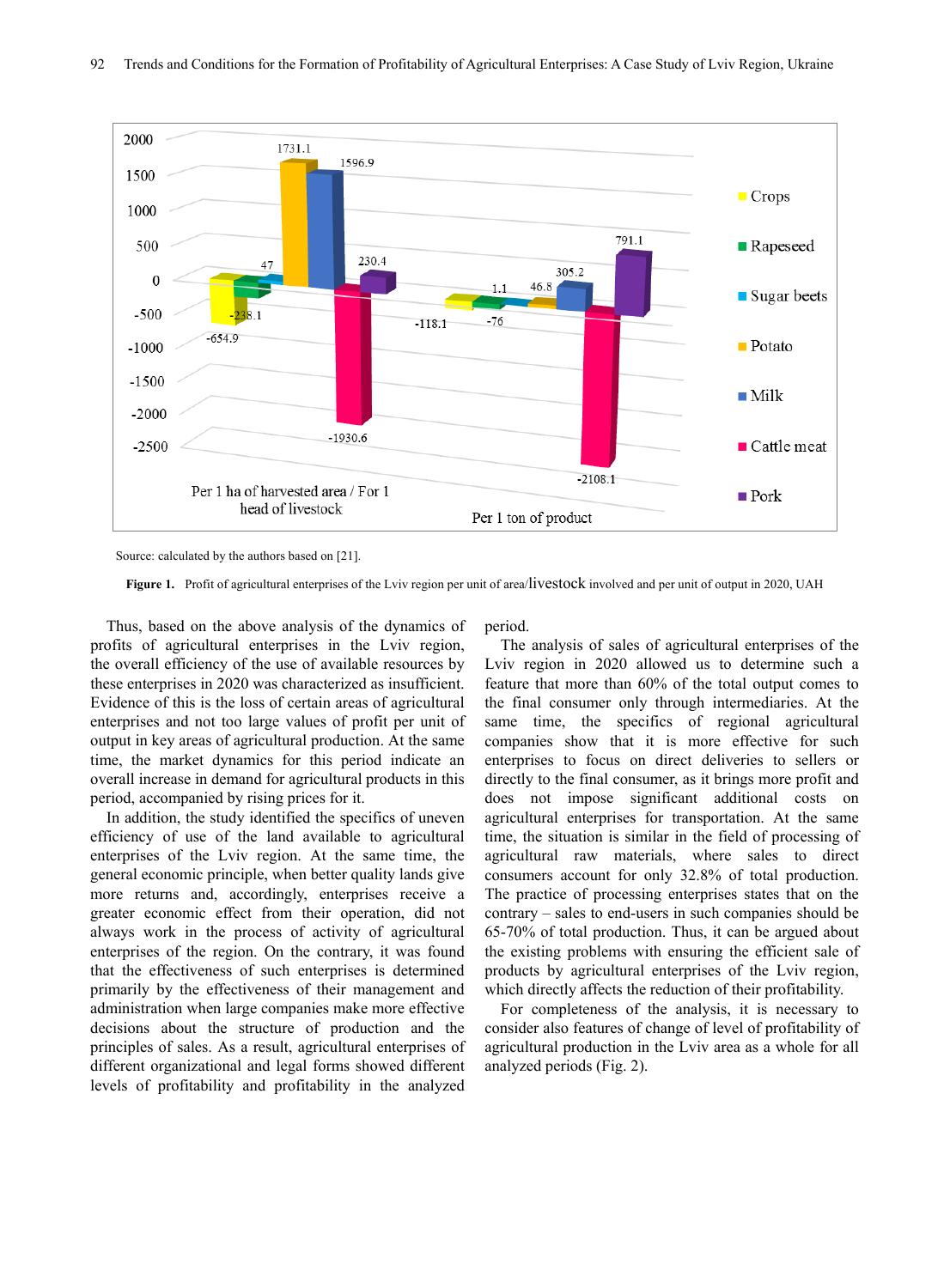

Source: calculated by the authors based on [21].

**Figure 2.** Dynamics of profitability of agricultural production in the Lviv region for 2016-2020, %

The analysis shows that during 2016-2019 there was a gradual decline in profitability of agricultural production. At the same time, its biggest drop occurred in 2019. However, in 2020 there was a sharp increase in the level of profitability in agriculture. This trend is explained by the general dynamics of agricultural profitability in Ukraine. The opening of solvent markets of the European Union in 2016-2017 for Ukrainian agricultural producers forced them to direct significant resources in the coming years to bring their products in line with EU standards. This resulted in an overall temporary decline in agricultural incomes. But starting in 2020, there is a reverse process – when sales of properly certified products give agricultural enterprises of Ukraine additional income, which leads to increased profits. Proof of this is the fact that although in the analyzed period the profitability of enterprises decreased, its overall level remained positive. It should also be noted that since the bulk of Ukrainian exports to new EU markets relate to the crop sector, the profitability indicators in this area showed a corresponding positive trend. But in animal husbandry, on the contrary – because the industry (except for poultry)

is in decline, the value of its profitability is an order of magnitude lower and in some years the average final values indicate the loss of this area of agricultural production.

It is also worth noting that the overall profitability of agricultural enterprises in the Lviv region was significantly affected by such specifics as the presence of highly profitable agricultural holdings, which, due to sufficient financial resources and qualified management, show very high profitability and profitability. This somewhat distorts the results of the analysis, as the number of such companies at the regional level is measured in units, and the general trend in the dynamics of profitability of smaller companies is significantly different.

In addition, the analysis revealed that in the analyzed period of 2016-2020 in the Lviv region there were significant fluctuations in the level of profitability in various sectors of agricultural production. At the same time, in certain areas of agriculture, there was a steady trend towards unprofitable activities of enterprises in them (Table 2).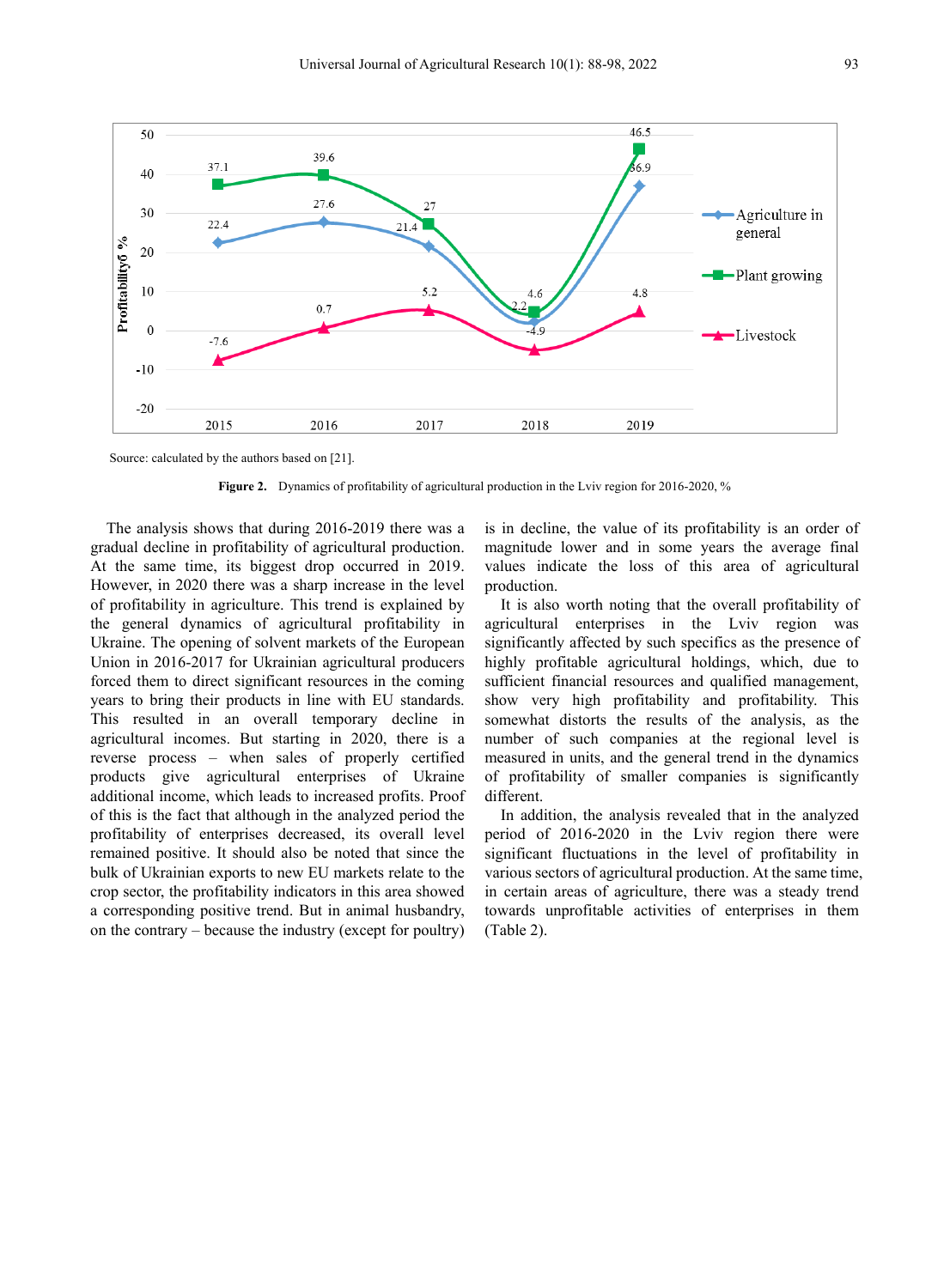| <b>Products</b>           | 2016    | 2017    | 2018    | 2019    | 2020    | 2020 to 2016<br>$(+/-;$ percentage<br>points) |                    | Agricultural enterprises that sold<br>products in 2020   |  |
|---------------------------|---------|---------|---------|---------|---------|-----------------------------------------------|--------------------|----------------------------------------------------------|--|
|                           |         |         |         |         |         |                                               | quantity,<br>units | of which – the share of profitable in<br>the industry, % |  |
| All agricultural products | 22.4    | 27.6    | 21.4    | 2.2     | 36.9    | 14.5                                          | 186                | 51.6                                                     |  |
| Crop production           | 37.1    | 39.6    | 27      | 4.6     | 46.5    | 9.4                                           | $\cdots$           | $\cdots$                                                 |  |
| Stock-breeding            | $-7.6$  | 0.7     | 6.2     | $-4.9$  | 4.8     | 12.4                                          | $\cdots$           | .                                                        |  |
| Corn                      | 13      | 4.5     | 8.3     | 4.3     | $-10.5$ | $-23.5$                                       | 132                | 53.8                                                     |  |
| Sugar beets               | 101     | 56      | 29.2    | $-3$    | 0.2     | $-100.8$                                      | 16                 | 62.5                                                     |  |
| Rapeseed                  | 88.6    | 80.6    | 63.1    | 15.2    | $-2.4$  | $-91$                                         | 78                 | 66.7                                                     |  |
| Vegetables                | 45.9    | 95.9    | 21.1    | 12.7    | 13.2    | $-32.7$                                       | 16                 | 68.8                                                     |  |
| Potato                    | $-23.1$ | 41.2    | 26.1    | $-39.3$ | 3.4     | 26.5                                          | 22                 | 63.6                                                     |  |
| Milk and dairy products   | $-27.5$ | 15      | 23.6    | 3.2     | 15.8    | 43.3                                          | 28                 | 14.3                                                     |  |
| Cattle meat               | 4.1     | $-36.4$ | $-19.1$ | $-27.2$ | 38.8    | 34.7                                          | 42                 | 16.7                                                     |  |
| Pork                      | 4.1     | 10.8    | 18.7    | $-7.6$  | 7.3     | 3.2                                           | 32                 | 37.5                                                     |  |
| Poultry meat              | $-15.3$ | 4       | 1.6     | $-0.4$  | 6.9     | 22.2                                          | 14                 | 64.3                                                     |  |
| Eggs                      | $-7.2$  | $-5.5$  | $-16.7$ | 4.4     | 12.1    | 19.3                                          | 6                  | 100.0                                                    |  |

Table 2. Dynamics of the level of profitability of agricultural enterprises of the Lviv region (Ukraine) for 2016 - 2020, %

*Source: [21].*



Source: calculated by the authors based on [21].

**Figure 3.** The impact of state financial support on the profitability of agricultural enterprises in Lviv region for 2016 - 2020

On the one hand, this is explained by the general trends observed in the field of agricultural production in Ukraine, when the focus on crop production is noticeable and the level of processing of agricultural raw materials at industrial enterprises is not deep enough. However, if we

assess the specifics of the functioning of enterprises in the same sectors of agriculture, then there will be a difference in the levels of profitability of enterprises due to different resources and management systems.

In addition, it can be argued that in the analyzed period,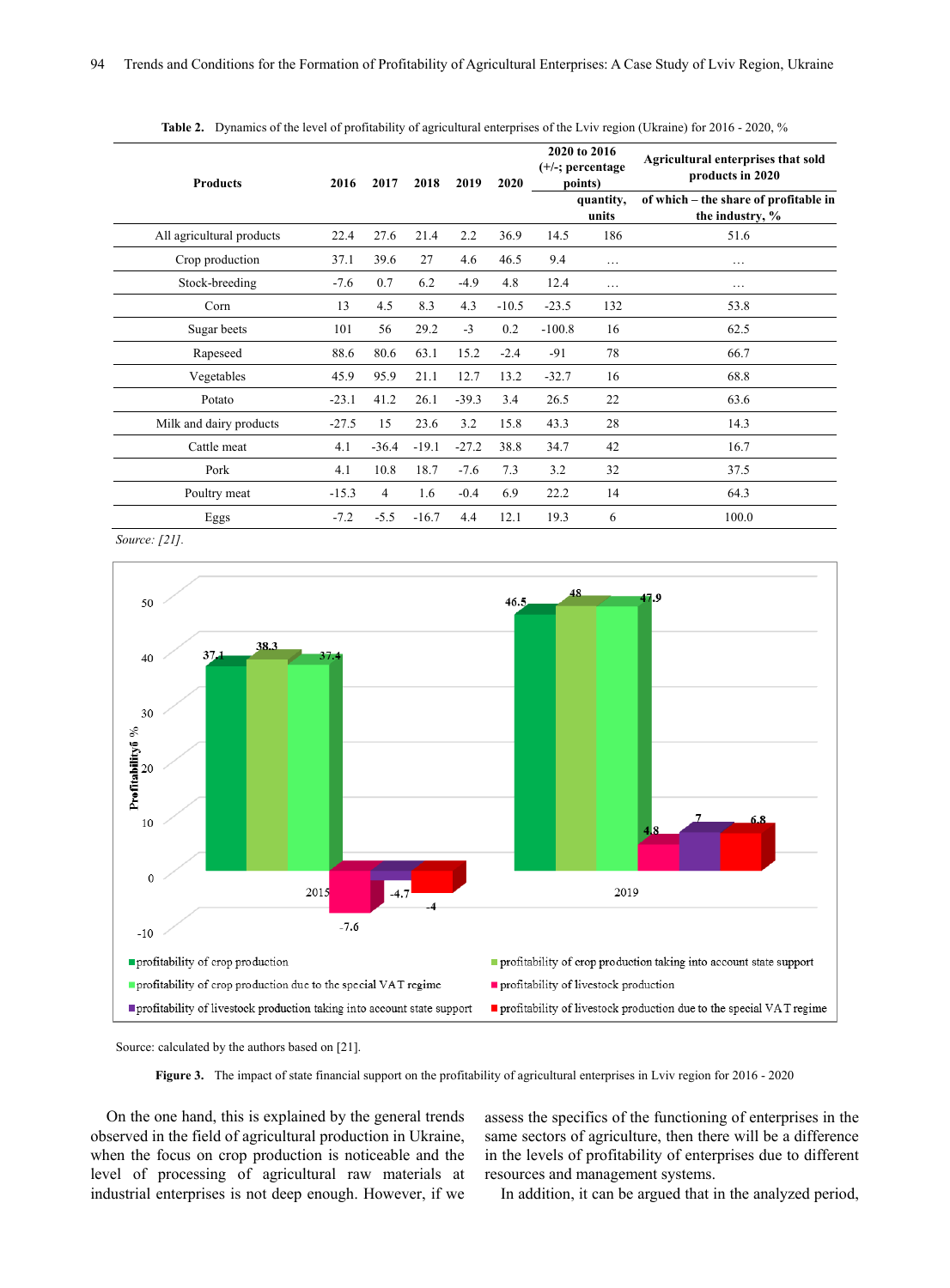the overall level of profitability of agricultural enterprises in the Lviv region was largely determined by state preferences for agricultural producers. This was manifested in the financing of subsidies for such enterprises (especially in the field of animal husbandry), as well as in the establishment of a special regime of value-added tax from agricultural enterprises that worked in priority sectors of each region (Fig. 3).

As the practice of these two main elements of state support for agriculture has shown, a special regime of VAT refunds was more effective for agricultural enterprises, as it resulted in the prompt allocation of financial resources to agricultural enterprises in the course of their operations. At the same time, subsidizing priority sectors of agricultural production, although performing the same function in terms of their financial incentives, in practice companies received these subsidies only after some time after the sale of manufactured products and before receiving government payments may have problems replenishing working capital.

However, despite the relative effectiveness of stimulating agricultural production through the establishment of a special tax regime for agricultural enterprises, it should be noted that the general reduction in mass state support for agriculture has reduced the efficiency of many agricultural enterprises in the Lviv region, especially in animal husbandry. However, the

intensification of large agricultural holdings, which are constantly expanding their activities, on the contrary, gives them additional opportunities to use government support to their advantage due to the lack of significant problems with the implementation of key indicators necessary to obtain these preferences.

Thus, according to the results of the study, it can be argued that the profitability of agricultural enterprises in the Lviv region depends on the characteristics of their production specialization or versatility. At the same time, enterprises specializing in the production of crop products have a significantly higher level of profitability compared to enterprises specializing in animal husbandry. At the same time, enterprises that focus on narrow specialization in one or more types of products have a higher level of profitability than enterprises that focus on the differentiation of production. In addition, it should be noted that the share of unprofitable enterprises among all agricultural producers in the region is quite significant. In particular, in 2020 their number was about 40% of all agricultural enterprises in the Lviv region, which indicates the presence of problems with ensuring the efficiency of their operation.

To summarize, the identified trends correlation and regression analysis were conducted and both correlation and regression models were built (Table 3).

**Table 3.** Initial indicators for the construction of multifactorial correlation-regression models regarding the profitability of the agricultural enterprises in Lviv region in 2020

| Researched agricultural enterprises              | The profit from<br>agriculture<br>of agricultural<br>land thsnd.<br>UAH. / ha. | The revenue<br>from agriculture amount of assets<br>activity per unit activity per unit<br>of agricultural<br>land. thsnd<br>UAH. / ha. | The average<br>per unit of<br>agricultural<br>land, thsnd.<br>UAH. / ha. | The labour costs<br>in agriculture<br>per unit of<br>agricultural<br>land, UAH. / ha. | The material<br>costs of<br>agricultural<br>production per<br>unit of<br>agricultural<br>land, thsnd.<br>UAH. / ha. |
|--------------------------------------------------|--------------------------------------------------------------------------------|-----------------------------------------------------------------------------------------------------------------------------------------|--------------------------------------------------------------------------|---------------------------------------------------------------------------------------|---------------------------------------------------------------------------------------------------------------------|
| Private enterprise "Sasiv-Agro"                  | 1.15                                                                           | 3.17                                                                                                                                    | 0.51                                                                     | 93.88                                                                                 | 1.60                                                                                                                |
| Private enterprise "Western Bug"                 | 0.31                                                                           | 1.00                                                                                                                                    | 25.83                                                                    | 445.88                                                                                | 0.39                                                                                                                |
| Agrofirm Vatra LLC                               | 0.63                                                                           | 6.26                                                                                                                                    | 3.16                                                                     | 463.18                                                                                | 6.10                                                                                                                |
| Private enterprise "Agricultural firm "Dzvony"   | 0.42                                                                           | 4.30                                                                                                                                    | 9.95                                                                     | 140.60                                                                                | 3.79                                                                                                                |
| Private agricultural enterprise "Bohdan"         | $-0.26$                                                                        | 2.86                                                                                                                                    | 12.64                                                                    | 1,320.09                                                                              | 1.96                                                                                                                |
| Taras Shevchenko Agricultural LLC                | $-6.03$                                                                        | 7.29                                                                                                                                    | 9.31                                                                     | 1.696.99                                                                              | 5.72                                                                                                                |
| Private enterprise "Agricultural firm Lugove"    | $-0.26$                                                                        | 0.36                                                                                                                                    | 7.03                                                                     | 488.24                                                                                | 0.47                                                                                                                |
| Mezhyrichchia Farm                               | $-1.14$                                                                        | 1.03                                                                                                                                    | 19.62                                                                    | 130.22                                                                                | 0.39                                                                                                                |
| Agrotuchapi LLC                                  | 0.19                                                                           | 7.07                                                                                                                                    | 6.06                                                                     | 142.30                                                                                | 6.05                                                                                                                |
| Agricultural LLC "Kameniar"                      | 0.02                                                                           | 8.53                                                                                                                                    | 8.20                                                                     | 504.98                                                                                | 4.21                                                                                                                |
| Markiyan Shashkevych LLC                         | 0.39                                                                           | 5.57                                                                                                                                    | 13.97                                                                    | 564.51                                                                                | 3.23                                                                                                                |
| Farm "Oasis K"                                   | 0.18                                                                           | 0.48                                                                                                                                    | 9.91                                                                     | 69.74                                                                                 | 0.05                                                                                                                |
| Agricultural LLC "Dnister"                       | 0.01                                                                           | 2.62                                                                                                                                    | 5.84                                                                     | 775.64                                                                                | 1.45                                                                                                                |
| Skyba C LLC                                      | $-2.50$                                                                        | 4.31                                                                                                                                    | 24.96                                                                    | 2,854.51                                                                              | 3.01                                                                                                                |
| Private enterprise "Agricultural firm "Hlibodar" | $-0.07$                                                                        | 2.25                                                                                                                                    | 9.14                                                                     | 255.97                                                                                | 2.08                                                                                                                |
| Lelik Farm                                       | $-1.37$                                                                        | 7.39                                                                                                                                    | 9.95                                                                     | 510.15                                                                                | 4.25                                                                                                                |
| Farm "Agroosnova"                                | 3.26                                                                           | 13.01                                                                                                                                   | 24.80                                                                    | 2,198.66                                                                              | 9.57                                                                                                                |
| Farm "Godov V. + RE"                             | $-1.15$                                                                        | 5.01                                                                                                                                    | 2.31                                                                     | 590.07                                                                                | 3.08                                                                                                                |
| Marichka Farm                                    | $-40.14$                                                                       | 4.39                                                                                                                                    | 9.88                                                                     | 1,786.52                                                                              | 4.00                                                                                                                |
| Pidiarkiv Farm                                   | 0.06                                                                           | 0.14                                                                                                                                    | 1.59                                                                     | 12.01                                                                                 | 0.10                                                                                                                |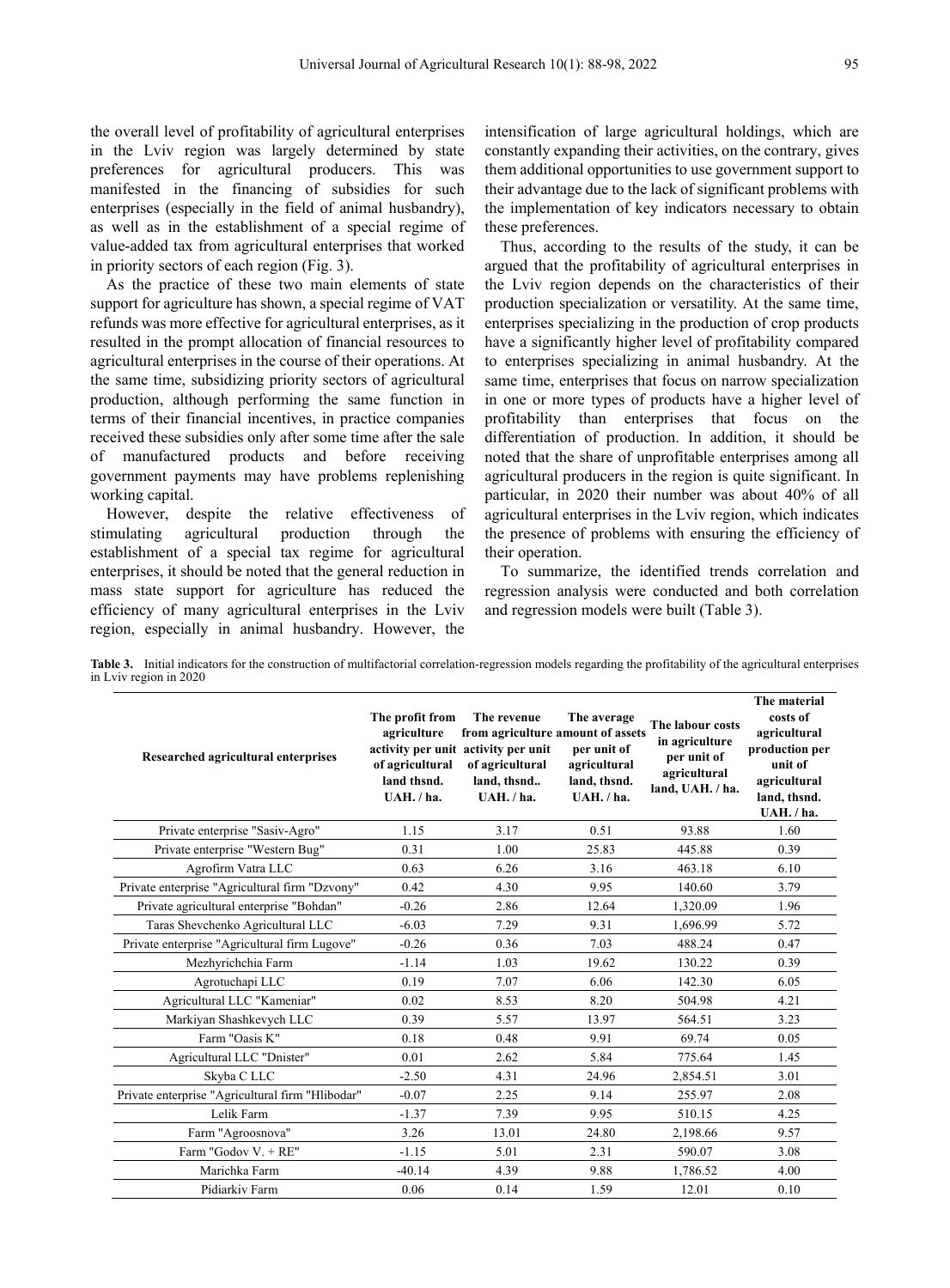| LLC "V.D.S. Agro"                                      | 1.22    | 6.17  | 13.36 | 765.88   | 5.42  |
|--------------------------------------------------------|---------|-------|-------|----------|-------|
| <b>Agricultural Production Cooperative V. Stefanyk</b> | 0.16    | 2.75  | 8.56  | 100.66   | 1.86  |
| Terranova-Agro LLC                                     | $-0.64$ | 25.37 | 170.4 | 2,182.39 | 15.11 |
| Barcom LLC                                             | $-0.12$ | 0.29  | 2.98  | 1,121.65 | 2.62  |
| Pidhirtsi LLC                                          | $-3.81$ | 1.97  | 9.70  | 481.53   | 2.80  |
| Private agricultural firm "White Stick"                | $-5.76$ | 3.94  | 14.16 | 603.11   | 6.67  |
| LLC "Galicia - West"                                   | $-2.58$ | 12.59 | 19.15 | 4,196.83 | 4.51  |
| Private enterprise "Kobryn"                            | 0.31    | 5.25  | 3.45  | 753.94   | 5.73  |
| Private enterprise "Hlyniany Agro"                     | 2.25    | 49.58 | 77.26 | 2,912.36 | 46.80 |
| Farm "Start"                                           | 0.54    | 6.67  | 12.28 | 178.12   | 1.83  |
| Private agricultural firm "Halytska"                   | $-4.12$ | 10.00 | 119.5 | 63.43    | 5.09  |
| Peasant farm "Dzvin"                                   | 0.23    | 3.90  | 7.02  | 52.11    | 3.68  |
| Farm "Mercury"                                         | 0.00    | 0.26  | 0.24  | 27.64    | 0.13  |
| Agro Radekhiv LLC                                      | $-0.25$ | 7.45  | 10.62 | 253.13   | 3.08  |
| Farm "Maksymovych"                                     | $-0.91$ | 2.30  | 4.15  | 48.66    | 0.39  |
| Farm "Golden Autumn"                                   | 1.04    | 9.05  | 14.99 | 847.17   | 5.38  |
| Private enterprise "Agrofirm" B. Khmelnytsky"          | $-0.92$ | 2.62  | 8.53  | 915.07   | 1.75  |
| LLC "Khlibodar"                                        | $-0.32$ | 2.30  | 1.59  | 708.53   | 1.35  |
| Agro-Lan LLC                                           | $-0.12$ | 0.76  | 5.28  | 66.45    | 0.91  |
| Private agricultural firm "Zbizhzhia"                  | 0.32    | 11.28 | 13.03 | 390.04   | 6.02  |
| Apogee Agro LLC                                        | $-0.02$ | 1.60  | 5.00  | 573.50   | 2.40  |
| Farm "Zakhid-Ptycia"                                   | 1.23    | 4.30  | 7.29  | 495.27   | 3.30  |
| Pereveslo Farm                                         | 1.37    | 5.17  | 55.61 | 693.65   | 1.01  |
| Yuzepivka Farm                                         | 0.94    | 5.86  | 10.43 | 309.88   | 5.01  |
| Private agricultural firm "Peremoga"                   | 0.59    | 3.86  | 1.59  | 169.84   | 2.28  |
| Farm "Bogdan-M"                                        | 1.55    | 10.69 | 51.87 | 1,138.62 | 8.00  |
| Private rental company "Nakonechne"                    | 0.69    | 7.57  | 6.78  | 316.56   | 5.59  |
| Private enterprise "Cosatskyi kurin"                   | 0.61    | 8.59  | 16.13 | 1,612.01 | 8.25  |
| Agricultural LLC "Dovira"                              | 0.02    | 1.42  | 2.82  | 364.91   | 0.64  |
| Farm "Zodiac-M"                                        | $-0.08$ | 3.03  | 4.02  | 216.83   | 2.87  |
| Farm "Chance"                                          | $-0.10$ | 1.39  | 2.32  | 545.06   | 13.37 |
| Private enterprise "Shostak"                           | $-0.77$ | 6.36  | 6.05  | 204.38   | 6.11  |
| Farm "Golden Field +"                                  | $-0.09$ | 0.53  | 2.29  | 205.08   | 0.34  |
| Spikolos Farm                                          | $-0.08$ | 0.28  | 0.51  | 75.90    | 0.27  |
| Private enterprise "Horizon"                           | $-0.88$ | 3.13  | 5.26  | 896.49   | 2.70  |
| LLC "Agro LV Limited"                                  | $-0.23$ | 3.19  | 5.83  | 1,341.16 | 3.47  |
| Farm "Field of Gold"                                   | 1.01    | 2.27  | 17.0  | 152.77   | 0.81  |
| LLC "Ordiv-Agro"                                       | 0.01    | 0.40  | 2.20  | 175.21   | 1.29  |
| Vyatichi Farm                                          | $-0.03$ | 2.70  | 7.37  | 343.32   | 2.03  |
| Agrotech LLC                                           | 11.49   | 77.15 | 153.9 | 2,009.98 | 10.43 |
| Private enterprise Agrofirm "Agrotrade"                | 0.61    | 1.32  | 16.83 | 123.41   | 0.28  |
| LLC "Danuta"                                           | $-1.17$ | 3.49  | 4.73  | 1,916.28 | 2.47  |
| Dubrova Farm                                           | $-0.46$ | 0.41  | 3.02  | 147.85   | 0.10  |
|                                                        |         |       |       |          |       |

#### **Table 3 Continued**

Source: [21].

The following factors were selected: the amount of average annual assets  $(x1)$ , labour costs  $(x2)$  and material costs of agricultural production (x3) per 1 hectare of the occupied agricultural land and the measure of their impact on the amount of profit (y1) and the revenue from agricultural activities (y2), that are received per one 1

hectare of farmland was determined. The regression equation is as follows:

 $y_1 = -5.44386 + 0.33937x_1 - 0.00133x_2 + 0.10177x_3$ ;  $y_2 = -39.4809 + 2.2591x_1 + 0.0056x_2 + 0.6434x_3$ .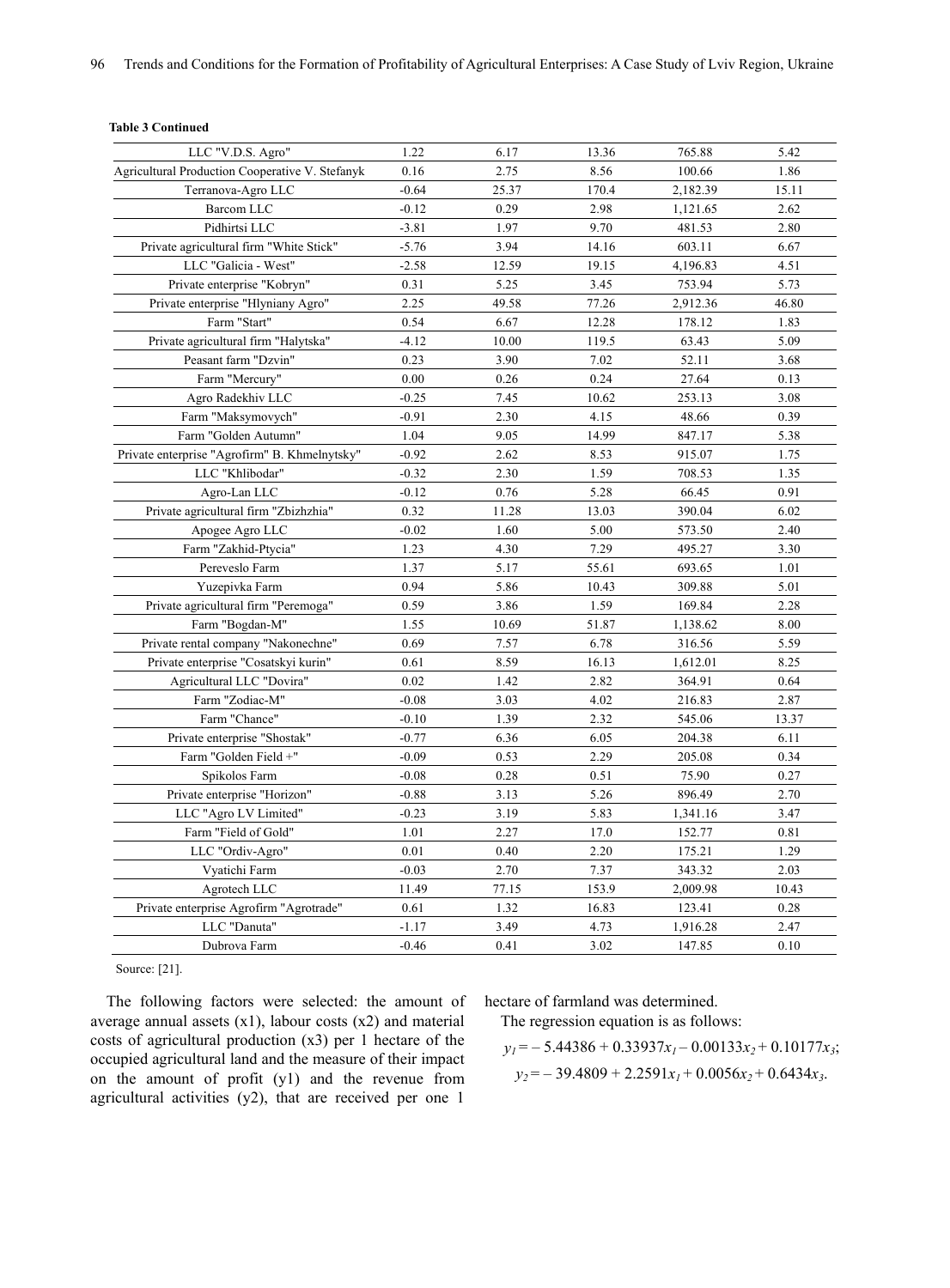|                                                                                                      | The average<br>annual amount<br>of assets per<br>unit of<br>agricultural<br>land, thsnd.<br>$UAH.$ /ha. | The labour costs<br>in agricultural<br>per unit of<br>agricultural<br>land, UAH. / ha. | The revenue<br>from<br>agriculture per<br>unit of<br>agricultural<br>land, thsnd.<br>UAH. / ha. | The profit from<br>agricultural<br>activity per unit of<br>farmland, thsnd.<br>$UAH.$ /ha. | The material costs of<br>agricultural<br>production<br>per unit of<br>agricultural land,<br>thsnd. UAH. / ha. |
|------------------------------------------------------------------------------------------------------|---------------------------------------------------------------------------------------------------------|----------------------------------------------------------------------------------------|-------------------------------------------------------------------------------------------------|--------------------------------------------------------------------------------------------|---------------------------------------------------------------------------------------------------------------|
| The average annual amount of<br>assets per unit of agricultural land,<br>thsnd. UAH. / ha.           | 1.00                                                                                                    | 0.21                                                                                   | 0.46                                                                                            | 0.24                                                                                       | 0.31                                                                                                          |
| The labour costs in agriculture per<br>unit of agricultural land, UAH. / ha.                         | 0.21                                                                                                    | 1.00                                                                                   | 0.45                                                                                            | 0.04                                                                                       | 0.15                                                                                                          |
| The revenue from agricultural per<br>unit of agricultural land, thsnd.<br>UAH. / ha.                 | 0.46                                                                                                    | 0.45                                                                                   | 1.00                                                                                            | 0.89                                                                                       | 0.80                                                                                                          |
| The profit from agricultural activity<br>per unit of farmland. thsnd. UAH. /<br>ha.                  | 0.24                                                                                                    | 0.04                                                                                   | 0.89                                                                                            | 1.00                                                                                       | 0.71                                                                                                          |
| The material costs of agricultural<br>production per unit of agricultural<br>land, thsnd. UAH. / ha. | 0.31                                                                                                    | 0.15                                                                                   | 0.80                                                                                            | 0.71                                                                                       | 1.00                                                                                                          |

**Table 4.** Matrix of coefficients of pair correlation between the factorial features and effective indicators of the constructed correlation-regression models

\* Source: own research

According to the results of the research, the coefficients of determination (0.99) and of the multiple correlation (0.99) for two dependencies indicate a high level of influence of selected factors on effective indicators and density of the detected correlation between them.

The value of  $F_{critical}$  – calculated F-test for the received correlation models for the given degrees of freedom and  $\alpha$  $= 0.001$ , meets condition  $F_{critical} > F_{tabular}$ , indicating the statistical significance of the constructed models, their representativeness and the suitability for analysis and forecasting.

The calculation of coefficients of pair correlation was conducted that confirms the correctness of selection of the researched factor features and effective indicators, as well as a representation and the adequacy of constructed multifactorial regression models (Table 4).

According to the results of the study we proved, that the constructed multifactorial correlation and regression models allow us to make the conclusion about availability of the significant impact on the profitability of the security of the agricultural enterprises in Lviv region and the level of their intensification of the production activities.

## **5. Conclusions**

Thus, based on the study, it can be argued that the profit of agricultural enterprises is a key indicator for the implementation of the process of agricultural production, and is one of the main criteria for the effectiveness of the agricultural sector. In addition, the profit of agricultural enterprises acts as a basic source of financial resources that the company can direct to invest in its own development and renewal of fixed assets. At the same time, the presence of profit as a financial result of agricultural enterprises, in the long run, allows them to direct part of it to ensure sustainable development of rural areas, which also contributes to their overall socio-economic development and improves living conditions in rural areas. Thus, the profit of agricultural enterprises ensures not only the proper functioning of the system of agricultural production but also contributes to the effective development of commodity markets for agricultural products. Based on this, we can say about its key role in shaping the profitability and profitability of agricultural enterprises.

Accordingly, speaking about the profitability of agricultural enterprises, it should be noted that it is a specific financial condition of the enterprise, for which it can provide regular inflows of financial resources from both operating activities and other activities. The consequence of such revenues is a financial result in which the total income of the agricultural enterprise exceeds the costs incurred. It is on the basis of fixing such a financial result that it is possible to ensure the proper efficiency of the economic activity of agricultural enterprises. Thus, it can be argued that profitability is the main criterion for the efficiency of agricultural enterprises.

As the results of the analysis of the profitability of agricultural enterprises of the Lviv region for 2017 – 2020 show, there is a significant differentiation of these enterprises by their level of profitability, which directly affects the overall performance of their operation and affects the socio-economic situation in the region. It is determined that the activity of agricultural enterprises is significantly influenced by external factors that are not directly related to the production activities of enterprises. These factors mainly include not only seasonal fluctuations in market prices, but are also associated with unpredictable